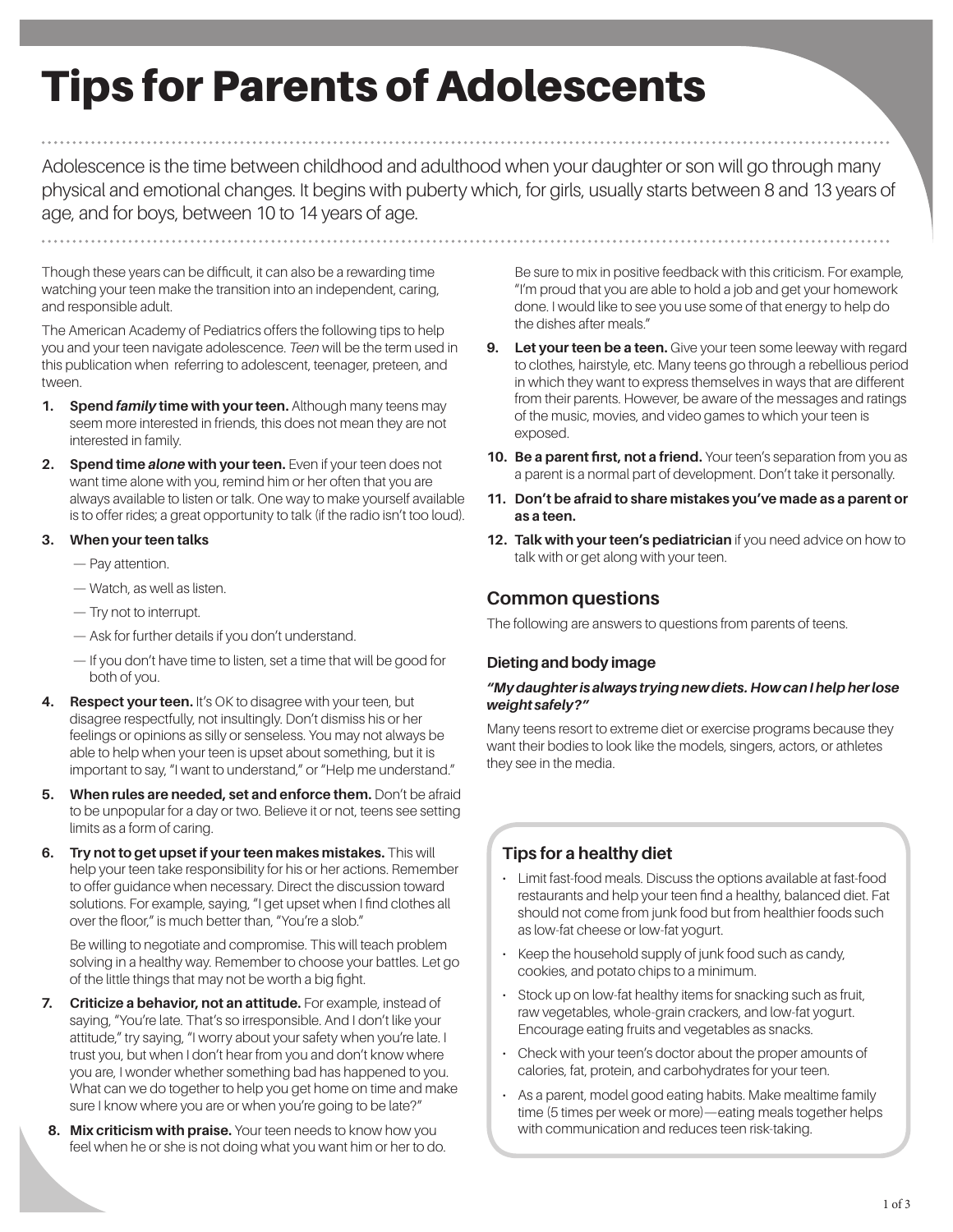Be aware of any diet or exercise program your daughter is following. Be watchful of how much weight she loses and make sure the diet program is healthy. Eating disorders such as anorexia nervosa and bulimia nervosa can be very dangerous. If you suspect your daughter has an eating disorder, talk with her doctor right away. Also, if you have a son, it's important to be aware of his diet or exercise habits too.

Many diets are unhealthy for teens because they do not have the nutritional value that bodies need during puberty. If your daughter wants to lose weight, urge her to increase physical activity and to take weight off slowly. Let her eat according to her own appetite, but make sure she gets enough fats, carbohydrates, protein, and calcium.

If your daughter decides to become a vegetarian, make certain she follows a healthy vegetarian diet. She may need to see her doctor or a nutritionist to ensure that she is getting enough fat, calories, protein, and calcium.

If your teen (like many teens) is unhappy with the way she looks, encourage healthy exercise. Physical activity will help stop hunger pangs, create a positive self-image, and take away the "blahs." If she wants to train with weights, she should check with her doctor, as well as a trainer, coach, or physical education teacher.

Help create a positive self-image by praising her wonderful qualities and focusing less on her appearance. Set a good example by making exercise and eating right a part of your daily routine also.

# **Dating and sex education**

## *"With all the sex on TV, how can I teach my son to wait until he is ready?"*

Teens (females and males) are naturally curious about sex. This is completely normal and healthy. However, teens may be pressured

# **Talking with your teen about sex**

Before your teen becomes sexually active, make sure you discuss the following topics:

- **Medical and physical risks.** Risks include unwanted pregnancy and sexually transmitted infections (STIs) such as gonorrhea, chlamydia, hepatitis B, syphilis, herpes, HIV (the virus that causes AIDS), and HPV (human papillomavirus—the virus that can cause cancers of the mouth and throat, cervix, and genitals in teens and adults).
- **Emotional risks.** Teens who have sex before they are emotionally ready may regret the decision when they are older or feel guilty, frightened, or ashamed from the experience. Your teen should ask himself or herself, "Am I ready to have sex?" or "What will happen after I have sex?"
- **Promoting safer sex.** Anyone who is sexually active needs to be aware of how to prevent unintended pregnancies, as well as how to protect against STIs. Condoms should always be used along with a second method of contraception to prevent pregnancy and reduce the risk of STIs.
- **Setting limits.** Make sure your teen has thought about what his or her sexual limits are before dating begins.

Most importantly, let your teen know that he or she can talk with you and his or her doctor about dating and relationships. Offer your guidance throughout this important stage in your teen's life. into having sex too soon by their peers or the media. Talk with your son to understand his feelings and views about sex. Start early and provide him with access to information that is accurate and appropriate. Delaying sexual involvement could be the most important decision he makes.

## **Drugs**

#### *"I am afraid some of my daughter's friends have offered her drugs. How can I help her make the right decision?"*

Teens may try or use tobacco and alcohol or other drugs to fit in or as a way to deal with peer pressure. Try to help build self- confidence or self-esteem in your teen. Ask your daughter about any concerns and problems she is facing and help her learn how to deal with strong emotions and cope with stress in ways that are healthy. For instance, encourage her to participate in leisure and outside activities with teens who don't drink and use drugs.

## **Smoking and tobacco**

#### *"My daughter smokes behind my back. How do I convince her to quit?"*

Smoking can turn into a lifelong addiction that can be extremely hard to break. Discuss with your teen some of the more undesirable effects of smoking, including bad breath, stained teeth, wrinkles, a long-term cough, and decreased athletic performance. Long-term use can also lead to serious health problems like emphysema and cancer.

*Chew* or *snuff* can also lead to nicotine addiction and causes the same health problems as smoking cigarettes. In addition, mouth wounds or sores can form and may not heal easily. Smokeless tobacco can also lead to cancer.

If you suspect your daughter is smoking or using smokeless tobacco and you need advice, talk with her doctor. Schedule a visit with her doctor when you and your daughter can discuss the risks associated with smoking and the best ways to quit before it becomes a lifelong habit.

# **If you smoke . . . quit**

If you or someone else in the household smokes, now is a good time to quit. Watching a parent struggle through the process of quitting can be a powerful message for a teen who is thinking about starting. It also shows that you care about your health, as well as your teen's.

## **Alcohol**

#### *"I know my son drinks once in a while, but it's just beer. Why should I worry?"*

Alcohol is the most socially accepted drug in our society, and also one of the most abused and destructive. Even small amounts of alcohol can impair judgment, provoke risky and violent behavior, and slow down reaction time. An intoxicated teen (or anyone else) behind the wheel of a car makes it a lethal weapon. Alcohol-related car crashes are the leading cause of death for young adults aged 15 to 24 years.

 Though it's illegal for people younger than 21 years to drink, we all know that most teens are not strangers to alcohol. Many of them are introduced to alcohol during childhood. If you choose to use alcohol